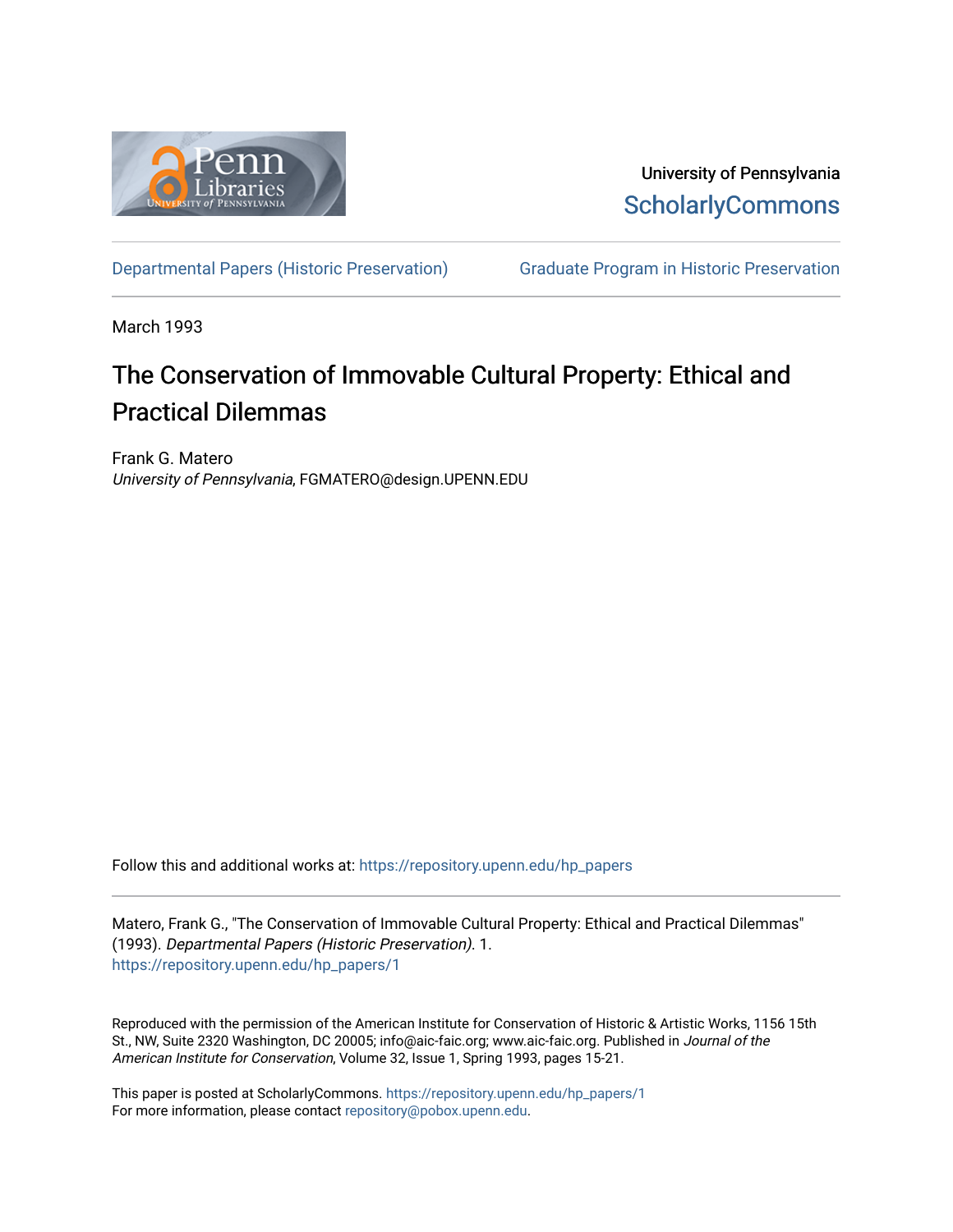# The Conservation of Immovable Cultural Property: Ethical and Practical Dilemmas

## Abstract

The conservation of immovable cultural property-outdoor monuments, buildings, archaeological sites, and landscapes-is a relatively recent profession, yet one that has grown out of earlier 19th-century restoration theories. Although part of the broader conservation context, architectural conservation presents unique problems due to the issues of context, immobility, size, scale, and complexity of use and materials. These issues are examined with respect to established standards for the examination, documentation, and treatment of traditional historic and artistic works.

#### **Comments**

Reproduced with the permission of the American Institute for Conservation of Historic & Artistic Works, 1156 15th St., NW, Suite 2320 Washington, DC 20005; info@aic-faic.org; www.aic-faic.org. Published in Journal of the American Institute for Conservation, Volume 32, Issue 1, Spring 1993, pages 15-21.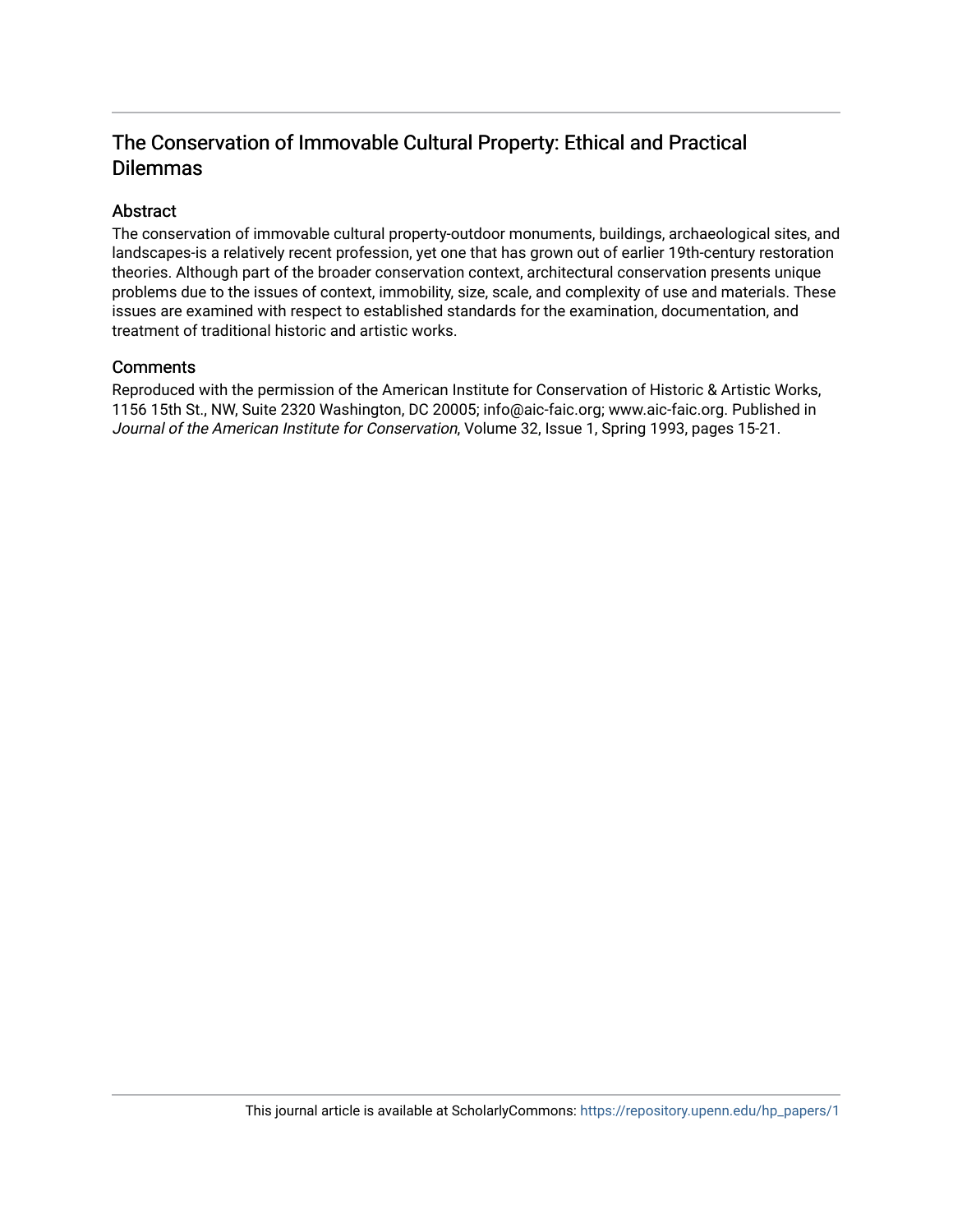

## **The Conservation of Immovable Cultural Property: Ethical and Practical Dilemmas**

Frank G. Matero

## *Journal of the American Institute for Conservation*, Vol. 32, No. 1. (Spring, 1993), pp. 15-21.

Stable URL:

<http://links.jstor.org/sici?sici=0197-1360%28199321%2932%3A1%3C15%3ATCOICP%3E2.0.CO%3B2-A>

*Journal of the American Institute for Conservation* is currently published by The American Institute for Conservation of Historic & Artistic Works.

Your use of the JSTOR archive indicates your acceptance of JSTOR's Terms and Conditions of Use, available at [http://www.jstor.org/about/terms.html.](http://www.jstor.org/about/terms.html) JSTOR's Terms and Conditions of Use provides, in part, that unless you have obtained prior permission, you may not download an entire issue of a journal or multiple copies of articles, and you may use content in the JSTOR archive only for your personal, non-commercial use.

Please contact the publisher regarding any further use of this work. Publisher contact information may be obtained at <http://www.jstor.org/journals/aic.html>.

Each copy of any part of a JSTOR transmission must contain the same copyright notice that appears on the screen or printed page of such transmission.

JSTOR is an independent not-for-profit organization dedicated to and preserving a digital archive of scholarly journals. For more information regarding JSTOR, please contact support@jstor.org.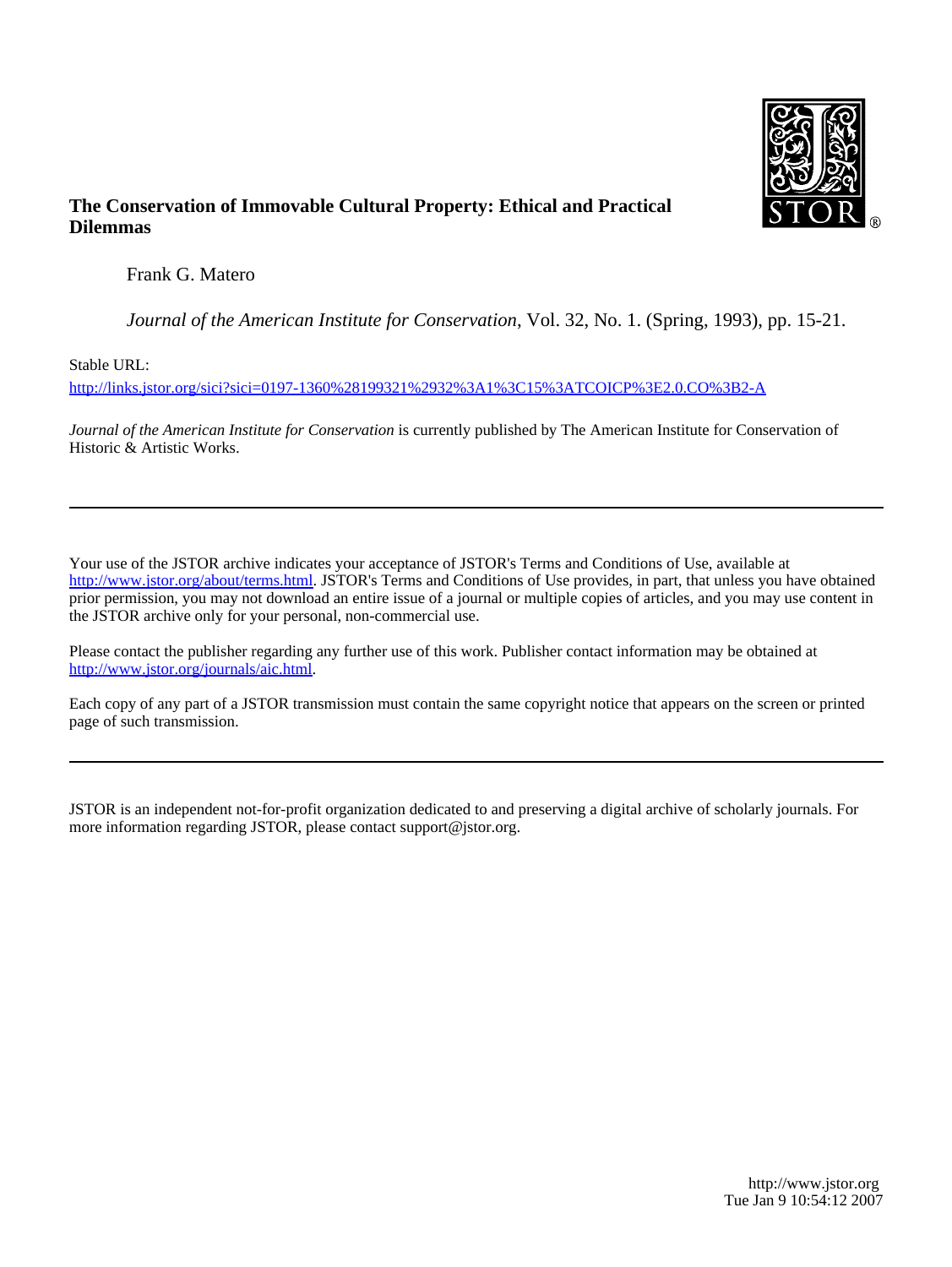## THE CONSERVATION OF IMMOVABLE CULTURAL PROPERTY: ETHICAL AND PRACTICAL DILEMMAS

#### FRANK G. MATERO

ABSTRACT-The conservation of immovable cultural property-outdoor monuments, buildings, archaeological sites, and landscapes-is a relatively recent profession, yet one that has grown out of earlier 19th-century restoration theories. Although part of the broader conservation context, architectural conservation presents unique problems due to the issues of context, immobility, size, scale, and complexity of use and materials. These issues are examined with respect to established standards for the examination, documentation, and treatment of traditional historic and artistic works.

The first major attempt in North America to establish a dialogue between fine arts conservators and professionals involved in the preservation of historic structures and sites occurred at a conference in Williamsburg and Philadelphia in 1972 (Timmons 1976). The aim and outcome of that conference was to initiate contact among curators and conservators responsible for the care of traditional artistic and historic works and the many diverse professionals involved in the preservation of outdoor monwnents, buildings, landscapes, and archaeological sites. Now, after 20 years of continued professional activity and the development of several graduate and postgraduate curricula in architectural conservation,<sup>1</sup> the creation of the Architecture Specialty Group within the American Institute for Conservation of Historic and Artistic Works signals a long

overdue professional collaboration and maturation of both fields.

The establishment of general principles for the conservation of historic structures and sites is a 20th-century phenomenon, but the principles derive largely from conflicting European restoration theories of the 19th century (Tschudi-Madsen 1976). One school of thought, exemplified by the writings and work of Eugene Emmanuel Violletle-Duc, held restoration as "a necessary reestablishment in a finished state [of that] which may in fact never have actually existed at any given time" (Viollet-Ie-Duc 1980, 195). This notion of restoration as a means of reestablishing stylistic unity was strongly opposed by the English writers and theorists John Ruskin and William Morris, who advocated the total preservation of a building's physical history as cultural memory. They held restoration that resulted in falsification as "the worst of all destructions" (Ruskin 1988, 184). This controversy was partially reconciled in this century through the work and writings of Camillo Boito, Cesare Brandi, and other modem European theorists who attempted to establish universal principles and standards. Many of these fonn the basis for our conservation charters today (Brandi 1977).

The identification of what is culturally significant and therefore worthy of preservation has always been difficult. But perhaps it is even more so now, as we witness the rapid disappearance of once-common cul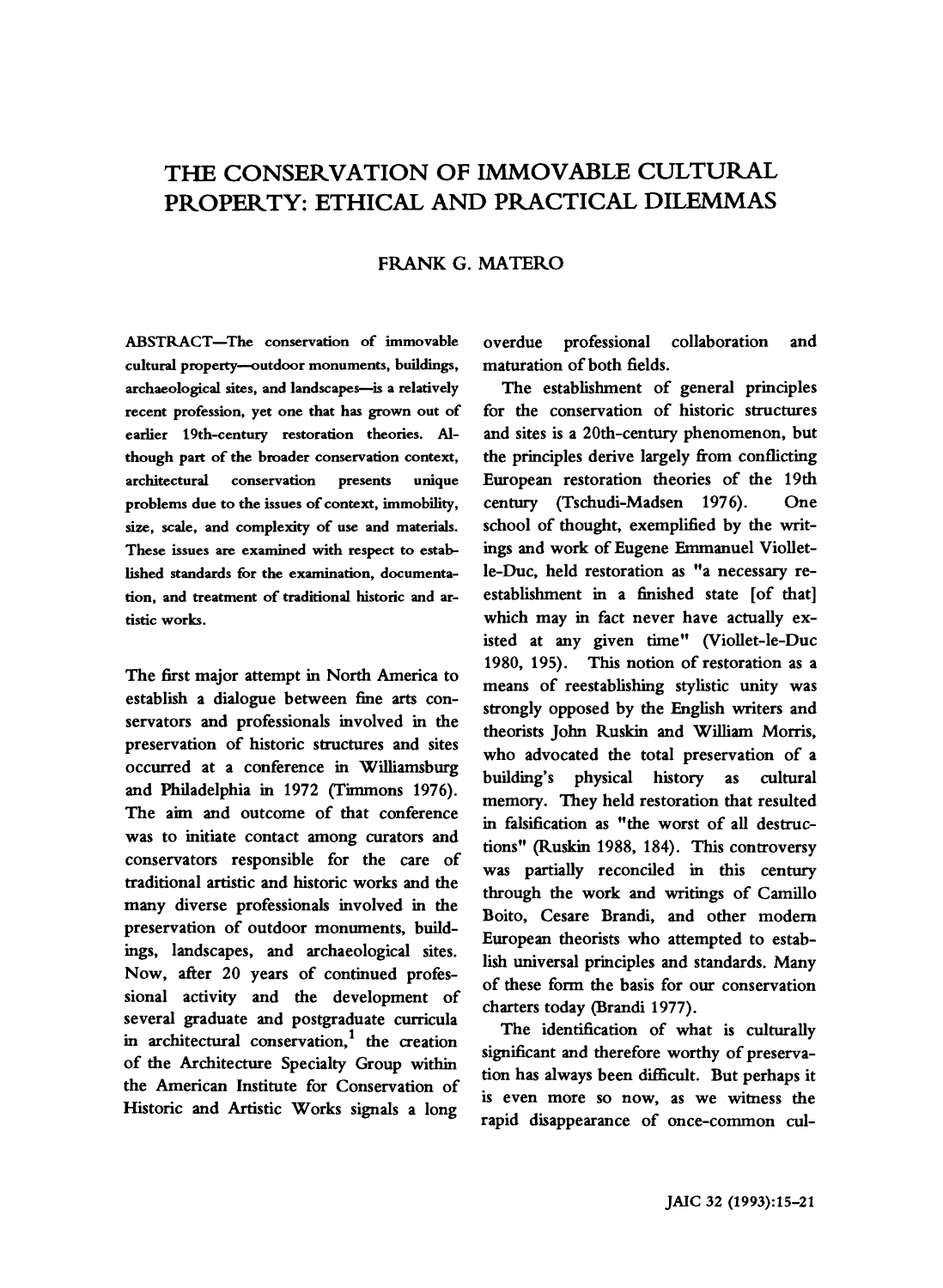tural traditions and landscapes almost overnight. Today broader definitions of significance allow many examples of cultural property from diverse times, places, and cultural groups to be considered for preserva- $\frac{1}{2}$  These broader definitions should help to create a more universal, long-lived model different from models of the past that displayed a preference, for example, for the preservation of Gothic buildings in 19thcentury Europe or colonial buildings in the United States.

What makes the building arts, including landscape, different from other works that have traditionally come under the rubric of cultural property? The building arts, more than any other form of material culture, are intrinsically site oriented. We now use the term "immoveable cultural property" to describe the many kinds of artistic and historic works, such as buildings, engineering structures, monuments, landscapes, and archaeological ruins, that possess a unique relationship to their site.

This relationship to site causes tremendous problems in the conservation of immovable cultural property. As the environment cannot be easily controlled, such property can suffer physical degradation from atmospheric pollution, misuse, or obsolescence and vandalism from social and economic changes. In the case of the building arts, the desire and the need to preserve, wherever possible, the contextual relationship creates a whole series of requirements and restrictions sometimes at odds with conservation solutions commonplace for museum collections. In addition to the problems of physical context and lack of enviromnental control, conservation of the building arts is more difficult on account of size, complexity, and continuing use.

While significant conservation issues are best dealt with in terms of a country's or group's own cultural traditions, established conservation principles expressed through the various charters and standards of representative organizations can guide intervention. All cultural property should be regarded as subject to these basic standards, but that is not to imply that these standards can and should be satisfied in the same way for all fonns of cultural patrimony. The need for a conceptual framework arises specifically because of the numerous theoretical approaches possible in the intervention of a diverse range of historic monuments and sites.

The American Institute for Conservation's *Code of Ethics* and *Standards of Practice*, drafted in 1967 and 1963 respectively and both revised in 1979, are now under review and revision. Other charters such as the *International Charter for the Conservation and Restoration of Monuments and Sites* (Venice Charter) of 1964, revised in 1978, and the *Australia ICOMOS Charterfor the Conservation* of *Places of Cultural SignifICance* (Burra Charter) of 1981, revised in 1988, were written specifically for the conservation of historic monuments and places of cultural significance. Despite their differences, all these documents identify the conservation process as one governed by absolute respect for the aesthetic, historic, and physical integrity of the object or place by a high sense of moral responsibility (AIC 1979, code I and lIA; UNESCO 1978, 1, 3, 9; Australia ICOMOS 1988, 2-3).

In any profession, a code of ethics dictates the accepted rules or standards governing the conduct of members of that profession. Moral responsibility compels members of the profession to act in accordance with those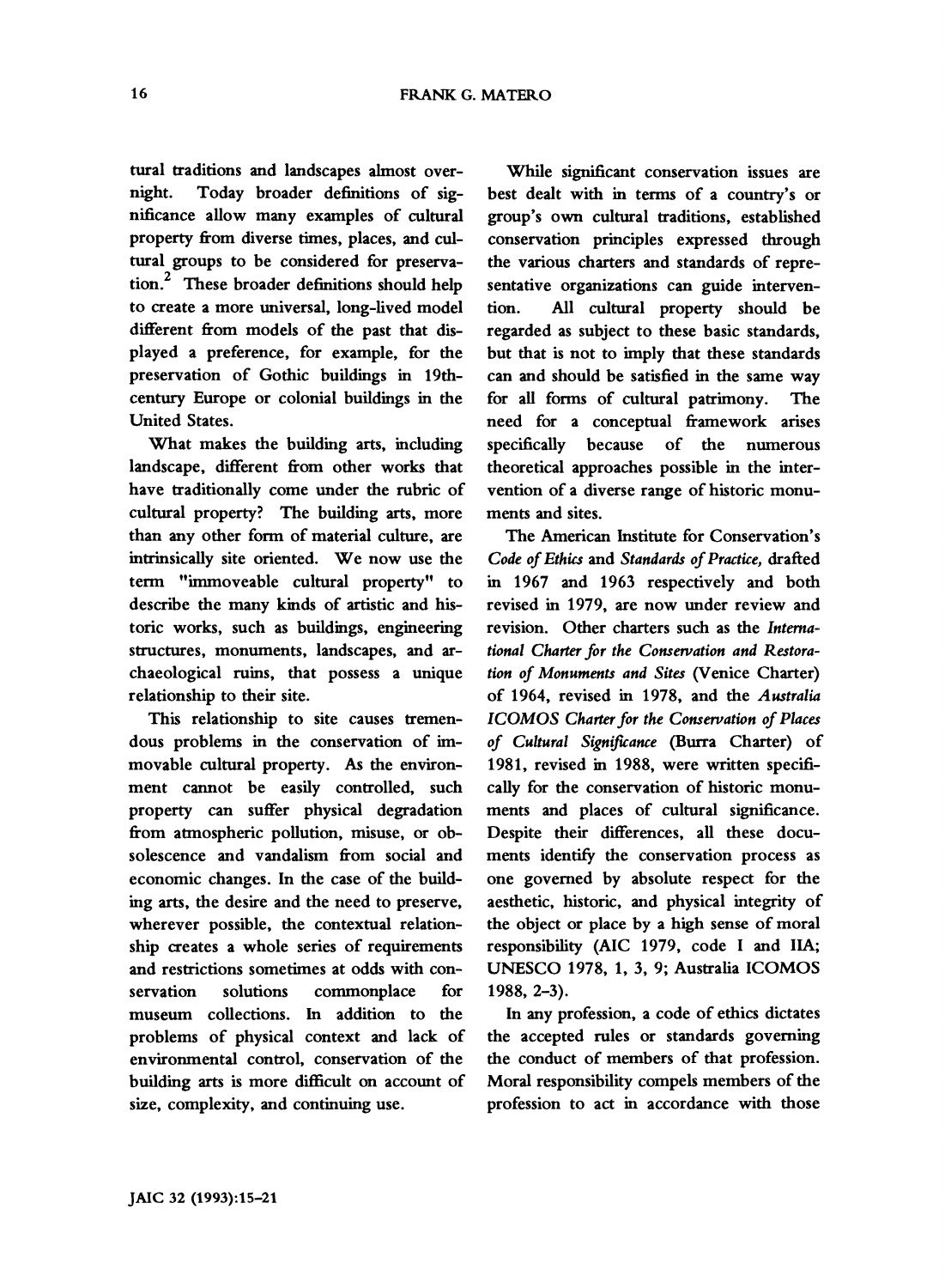standards for proper professional conduct. What, then, are the standards that have been developed to guide the intervention of all cultural property as found in the numerous conservation charters? Summarized from the more recent documents, they fall into the following categories:

- the obligation to perform research and documentation, that is, to record physical, archival, and other evidence before and after any intervention to generate and safeguard knowledge of the site (AIC 1979, standards I; UNESCO 1978, 9-10; ICOMOS 1988, 23-24);
- the obligation to respect "Alterswert" or cumulative age-value, that is, to acknowledge the site or work as a cumulative physical record of human activity embodying cultural values, materials, and techniques (AIC 1979, code lIA 1979; UNESCO 1978, 3, 11; Australia ICOMOS 1988);
- the obligation to safeguard authenticity, that curious quality so critical to the mental and visual enjoyment and appreciation of historic works (AIC 1979 code IIF, standards lID; UNESCO 1978, 9, 12; Australian ICOMOS 1988, 3, 14);
- the obligation to perform minimum reintegration, that is, to reestablish structural, aesthetic, and semiotic legibility with the least interference (AIC 1979, code IIF; UNESCO 1978, 9; Australia ICOMOS 1988, 3); and
- the obligation to perform interventions that will allow other options and further treatment in the future (AIC 1979, code lIE). This principle recently has been redefined more accurately as "retreatibility" (Appelbaum 1987), a concept of considerable significance for

architecture and outdoor monuments given their need for long-term high-perfonnance solutions, often structural in nature.

In addition to the standards prepared for the treatment of cultural property, other standards have been established in some of the above documents governing professional relationships and relationships between conservators and their clients.

As summarized in the "Definitions" and "Conservation Principles" of the Burra Charter, the ultimate aim of*in situ* conservation is to retain or recover the cultural significance of the place. *In situ* conservation must include provision for its security and maintenance and for its future. Conservation is based, first and foremost, on a respect for the existing fabric; it should involve the least possible physical intervention. should not distort the material evidence, especially as that evidence reveals traces of additions and alterations of history and use. The conservation policy appropriate to a place must first be determined by an understanding of its cultural significance and its physical condition. The conservation policy should determine which uses are compatible, not the other way around.

Out of 19th-century restoration controversies and a growing awareness of modem conservation theory as developed for the fine arts, architectural conservation has emerged today as a scientific discipline focused on the physical context of the present structure or site and its particular conditions of aging and survival. The concept favors a thorough methodological approach: studying, documenting, and diagnosing the quantitative and qualitative processes of deterioration and change but always from a fixed point of reference-the building it-

17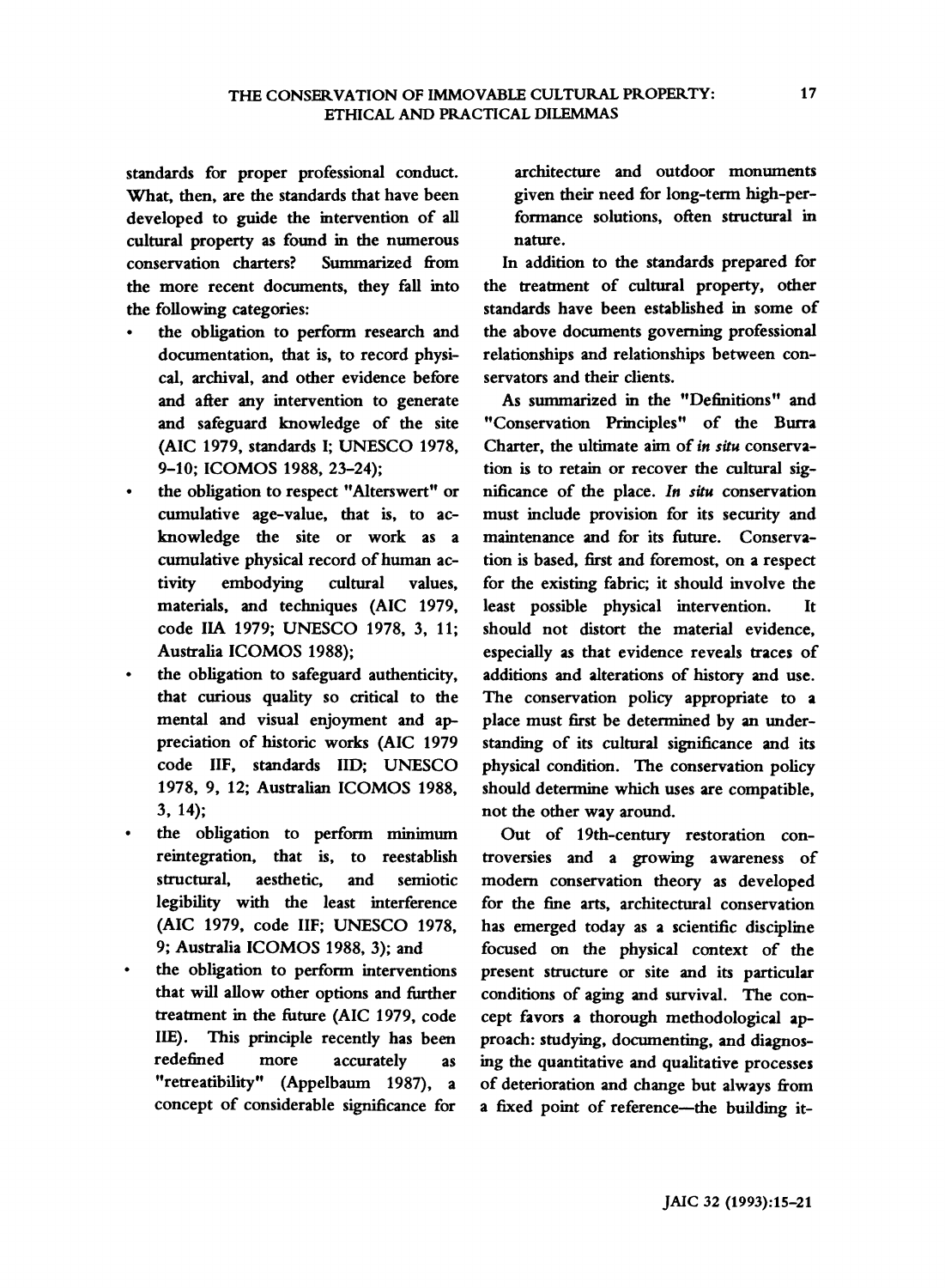self. Intervention is minimal but opportune. It is conducted with experimentally determined and proven techniques and avoids the subjective renewal of structures and their materials.

This last point is important, as it leaves open for discussion the possibility for more drastic interventions, including the reinstallation or replication of missing or damaged components such as a roof or protective exterior stucco. Aside from securing visual and aesthetic reintegration, these replacements become even more critical if they sustain or improve the future performance or life of the structure in its environment. Obviously changing or controlling the environment either by building a protective enclosure on site or by relocating the work, often indoors, are options that allow maximum protection with minimal impact to the actual physical fabric. Such interventions do, however, affect the context, a feature already discussed as significant for many such sites.<sup>3</sup>

Since much of what has been built over time has its basis in functional as well as artistic requirements, a traditional approach to conservation is often advocated; whereby any intervention is conducted as part of the normal use and repair of the structure. This approach, although admirable in its simplicity, ignores the fact that as recognized cultural property, these sites are now different, divorced from their past by the present's historical consciousness, and that consciousness dictates new motives and methods for their use and preservation (Brandi 1977). In addition, rapid changes over the past century in building technology and architectural education and practice have made it difficult for architects to know how to treat older buildings. Some building technologies have totally disappeared. This problem is becoming all-too-painfully clear as we now tackle the conservation of recent architectural masterworks of the 20th century. It is not unlike the situation artists found themselves in at the beginning of this century, when they sought to restore easel paintings but traditional materials and techniques were no longer available or known. Architects trained as modem designers often have little of the technical or theoretical infonnation necessary to understand the design, technology, and behavior of traditional materials and structures. Moreover, many materials and skills, once commonly employed in traditional buildings, are no longer available or feasible due to requirements of time, cost, and skill level, and to associated health hazards.

The ethical and practical dilemmas surrounding the conservation of immovable cultural property defy easy solution, as there is often more than one alternative (Beale 1985). Several options can satisfy the standards already laid down by the various charters for the conservation of cultural property. Choosing among them requires knowledge of these standards and the historical basis for their creation.

The degree to which conservation principles are applied depends on the status of the site, but they must be applied to avoid the short-lived conceits of changing taste and unproven technology. More often than not, the long-tenn failure of many architectural conservation projects has been caused by improper attitudes and approaches rather than the inability to find appropriate technical solutions.

The problem of integrating established conservation principles into the care and restoration or even reuse of historic structures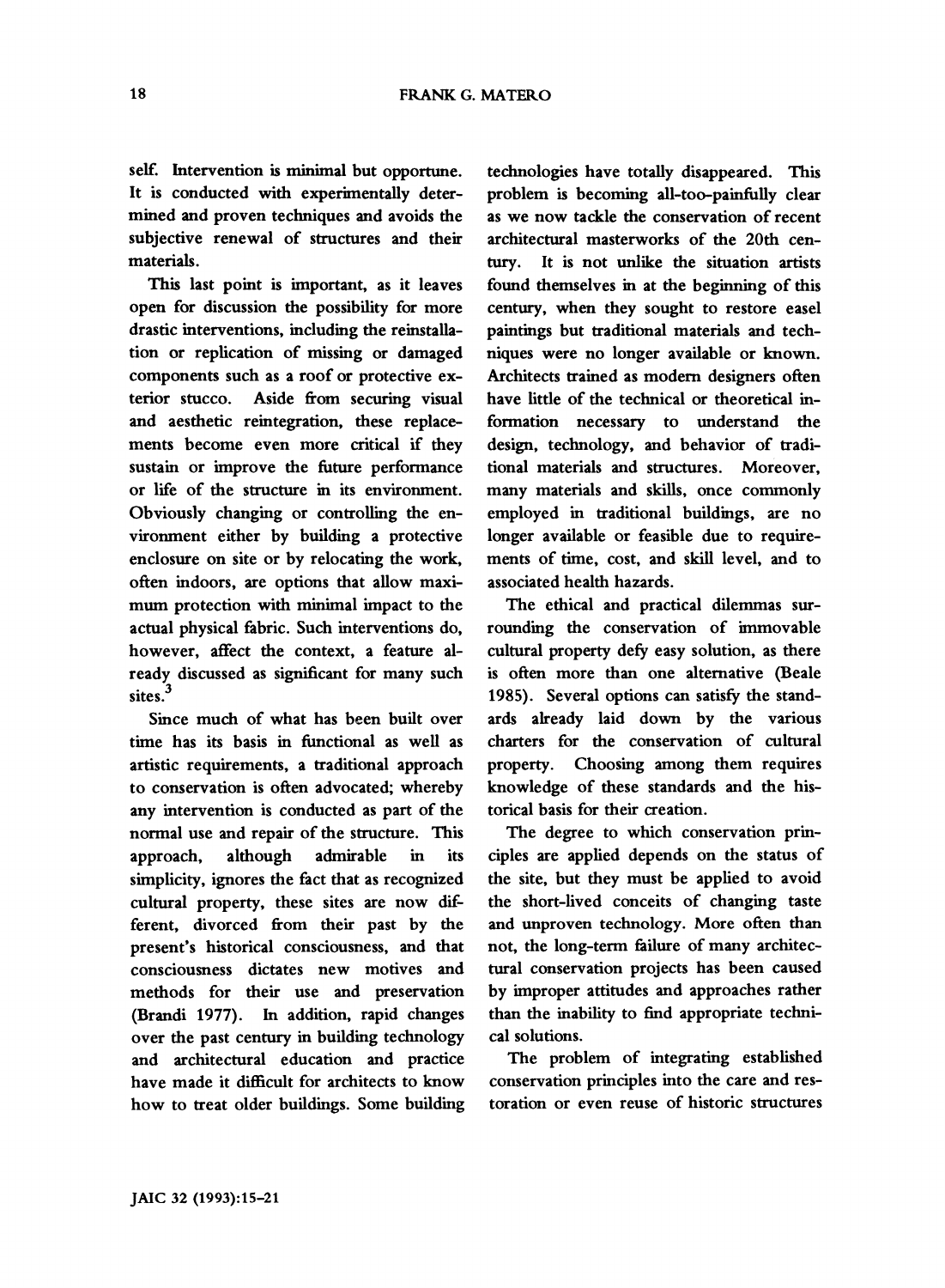and sites is compounded by the fact that the architectural conservator generally is not involved firsthand in the planning, execution, or review of the proposed intervention. Most construction projects involve architects, engineers, specification writers, general contractors, and tradesmen, and the professional and legal structure of such projects is complex. Decisions involving the selection and extent of any given conservation treatment as well as the actual execution of those treatments are often not made by a trained conservator. Even project development, site supervision, and approval of specialized conservation work, from documentation to remedial treatments, may take place without a professional conservator on the project team. $4$ 

Conservation practice presumes an understanding of the intent of designers, builders, or users and of the effects of time and human use on that work. Conservation practice, moreover, assumes a knowledge of the treatments necessary to preserve and reintegrate that work in compliance with the principles established. Artistic replication or reconstruction, sometimes necessary to reestablish visual appearance and meaning, can involve skills of a very different nature and should neither replace nor compete with the original work or the conservation process. In the case of the decorative arts, and in particular the building arts where architectural surfaces may have decorative features, this distinction can easily become confused, the misunderstanding often centering around artistic ability and re-creation instead of conservation.

Historic monuments and sites are complex artifacts that depend on the legibility and authenticity of their components for meaning and appreciation. To treat these components as less important replaceable features only reduces the historical significance of the whole. As early as 1821 Giuseppe Valadier proved the validity of such an approach by incorporating subtle yet distinguishable repairs in his restoration of the Arch of Titus in Rome (Erder 1986).

Today such concerns are often eclipsed by careless or indifferent attitudes that result in heavy-handed and irreversible solutions. Time, expense, impracticality, and the desire to change or improve often work against methodical study, documentation, and the saving of original fabric. But in reality failures in architectural conservation are often the result of poor planning, a lack of trained professionals, and the difficulty of getting those involved to accept a weatherworn surface or the uneasy truth that few treatments are forever and all require continual cyclical maintenance.

The basic principles outlined in the various charters and codes for the conservation of all cultural property are not the sole responsibility of any one professional group. They apply instead to all those involved in the preservation of cultural property and represent general standards of approach and methodology. If the preservation of historic monuments, buildings, and sites is to continue to develop as a serious and professional discipline, it must embrace and apply the principles already established. To achieve this end, training and education in conservation ethics and practice must be encouraged and professional roles supported.

#### **NOTES**

1. Over the past 25 years, training in architectural conservation has grown from programs developed for midcareer professionals such as those at the International Centre for the Study of the Preser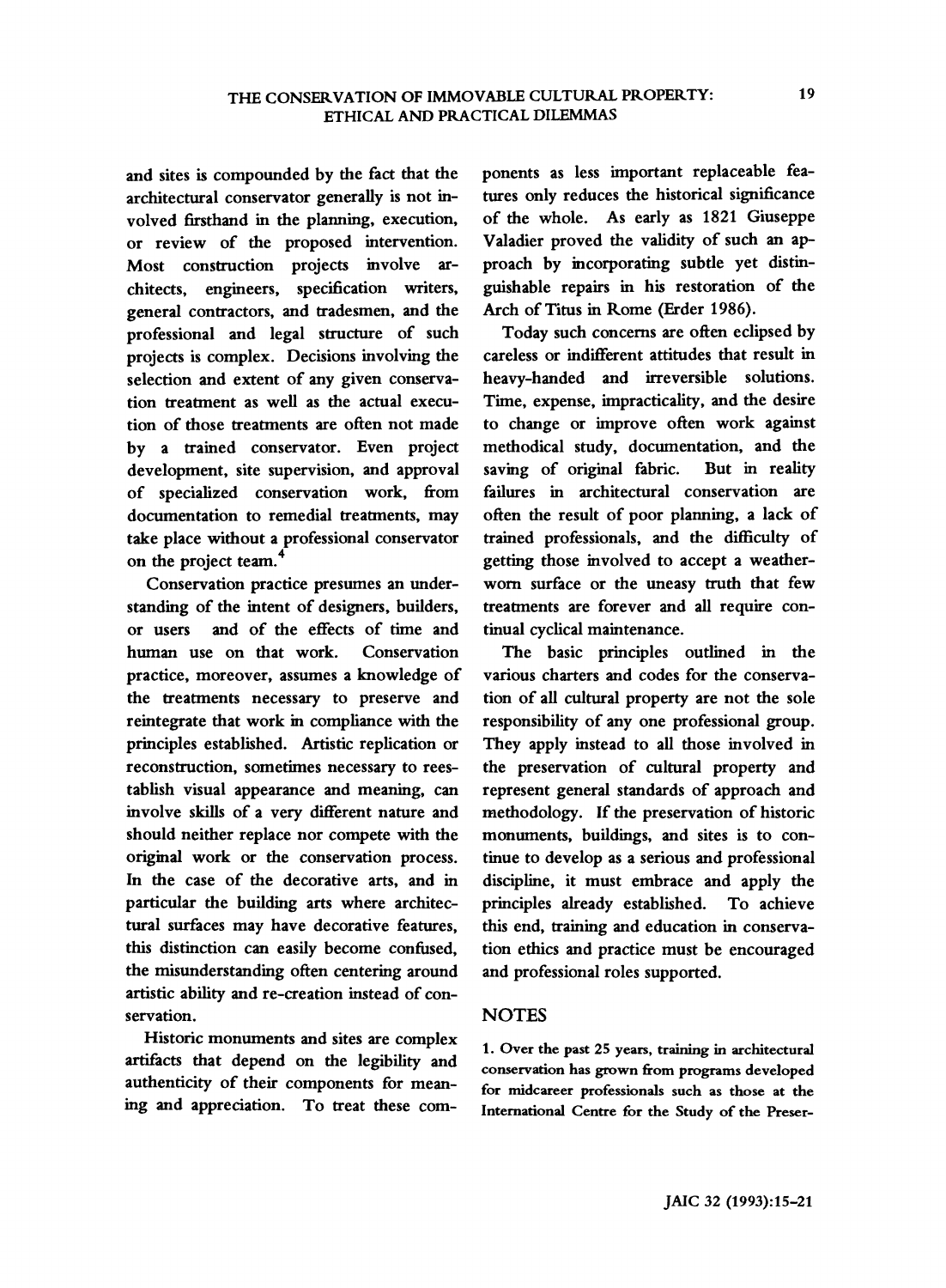vation and Restoration of Cultural Property (IC-CROM), begun in 1965-66, and the Institute in Advanced Architectural Studies at the University of York, begun in 1971, to university graduate programs with a specialization in technical conservation such as those at the University of Pennsylvania and Columbia University (ICCROM 1983).

2. Significance may be defined categorically by values. These include associative or symbolic value, informational value, aesthetic value, and economic value. (Lipe 1988)

3. Such approaches have been adopted over time with varying degrees of success, especially for ruins and archaeological sites protected beneath or within shelters, such as Casa Grande, Arizona, and Piazza Armerina, Sicily, Italy, or relocated monuments such as Abu Simbel, Egypt, and the horses of San Marco, Venice, Italy (Stubbs 1984).

4. In 1980, the title architectural conservator was officially adopted by the North Atlantic Region of the National Park Service as a recognized position distinct from historical architect and exhibit specialist.

#### REFERENCES

AIC. 1979. *Code* of *dhics and standards* of *pradice.* 1967, 1963. Washington, D.C.: American Institute for Conservation of Historic and Artistic Works.

Appelbaum, B. 1987. Criteria for treatment: Reversibility. *Journal* of *the A merican Institute for Conservation 26:65-73.*

Australia ICOMOS. 1988. *Australia ICOMOS charter for the conservation* of *places* of *cultural significance* (Burra Charter). 1981.

Beale, A. 1985. The varying role of the conservator in the care of outdoor monuments: Ethical dilemmas. In *Sculptural monuments in an outdoor environment,* ed. V. Naude. Philadelphia: Pennsylvania Academy of the Fine Arts. 39-50.

Brandi, C. 1977. *Teoria del restauro.* Torino: Giulio Einaudi.

Erder, C. 1986. *Our architectural heritage: From consciousness to conservation.* Paris: United Nations Educational, Scientific, and Cultural Organization.

ICCROM. 1983. *International meding* of *coordinators of training in architectural conservation.* Rome: International Centre for the Study of the Preservation and the Restoration of Cultural Property.

Lipe, W. 1978. Value and meaning in cultural resources. In *Material culture and the study* of *American life,* ed. I. Quimby. New York: W. W. Norton. 1-10.

Ruskin, J. 1988. The lamp of memory. In *The seven lamps* of *architecure.* 1849. Reprint. New York: Farrar, Straus, and Giroux.

Stubbs, J. 1984. Protection and presentation of excavated structures. In *Conservation on archaeological excavations,* ed. N. P. Stanley Price. Rome: International Centre for the Study of the Preservation and Restoration of Cultural Property. 79- 89.

Timmons, S., ed. 1976. *Preservation and conseroation: Principles and practices.* Washington, D.C.: Preservation Press.

Tschudi-Madsen, S. 1976. *Restoration and anti-restoration.* Oslo: Universiters Forlaget.

UNESCO. 1978. *International charter for the conservation and restoration of monuments and sites* (Venice Charter). 1964. In Erder 1986.

Viollet-le-Duc, E. E. 1980. *The foundations of architecture.* 1854. Trans. K.D. Whitehead. New York: George Braziller.